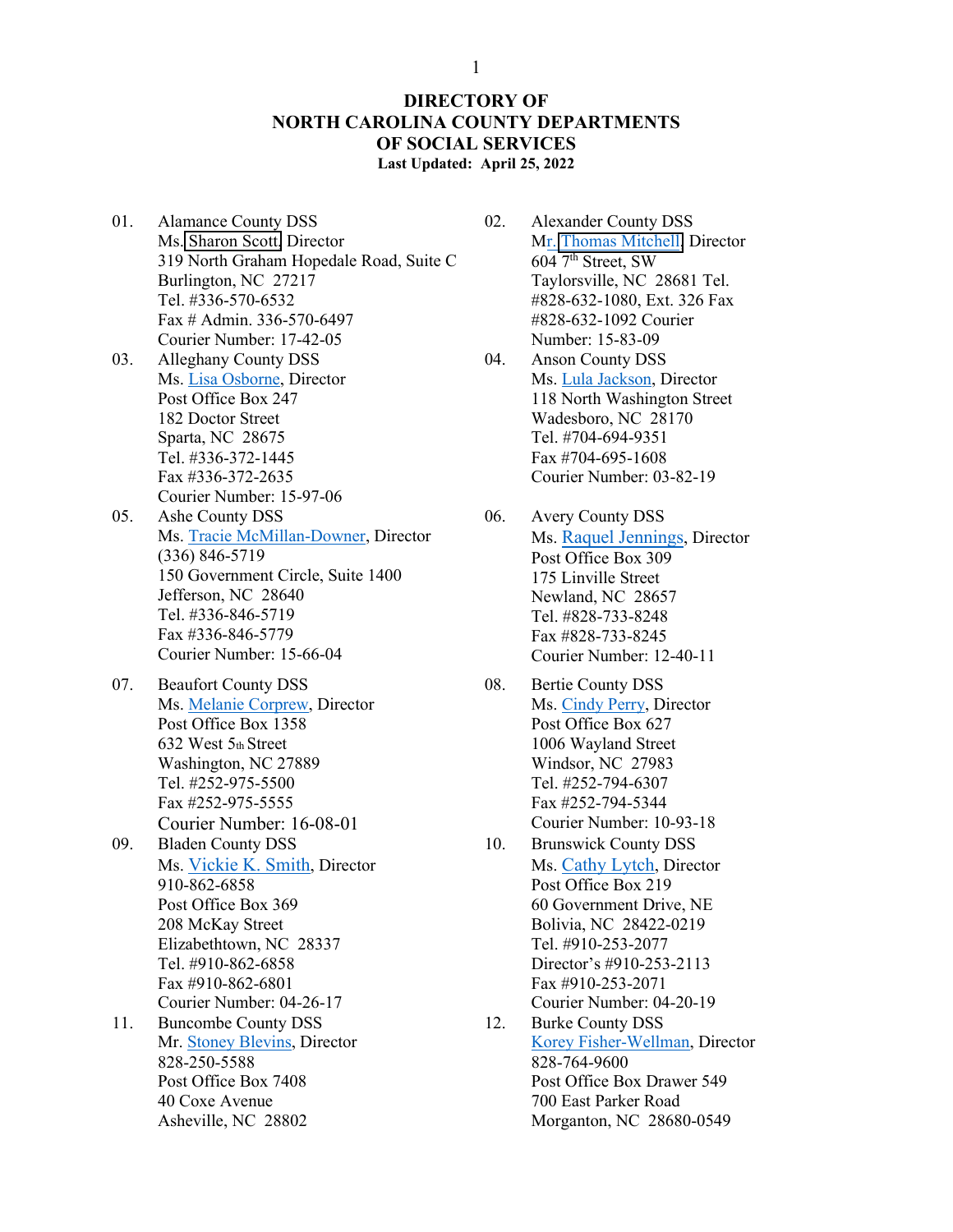Tel. #828-250-5588 Fax #828-250-6235 Courier Number: 12-50-02

- 13. Cabarrus County DSS Ms[. Karen Calhoun,](mailto:kbcalhoun@cabarruscounty.us) Director (704) 920-1552 1303 South Cannon Boulevard Kannapolis, NC 28083 Tel. #(704) 920-1552 Fax #704-920-1401 Courier Number: 05-09-02
- 14. Camden County DSS Ms. [Nekia King](mailto:nking@camdencountync.gov), Director Post Office Box 70 117 North Highway 343 Camden, NC 27921 Tel. #252-331-4787 ext 222 Fax #252-335-1009 Courier Number: 10-41-10
- 17. Caswell County DSS Ms. [Dianne Moorefield,](mailto:dmoorefield@caswellcountync.gov) Director 336-694-2037 Post Office Box 1538 175 County Park Road Yanceyville, NC 27379 Tel. #336-694-4141 Fax #336-694-1816 Courier Number: 02-51-14
- 19. Chatham County DSS Ms. [Jennie Kristiansen,](mailto:jennie.kristiansen@chathamnc.org) Director Post Office Box 489 102 Camp Drive Pittsboro, NC 27312 Tel. #919-542-2759 Fax #919-542-6355 Courier Number: 13-25-02
- 21. Chowan County DSS Ms. [Christine Dowdell,](mailto:Christine.Dowdell@chowan.nc.gov) Director 100 W. Freemason Circle Edenton, NC 27932 Tel. # 252-482-7441 Fax # 252-482-7041 Courier Number: 10-62-13
- 23. Cleveland County DSS Ms. [Katie Swanson,](mailto:Katie.Swanson@clevelandcounty.com) Interim Director 704-487-0661, Ext. 343 PO Drawer 9006, Shelby NC 28151-9006 130 South Post Road Shelby, NC 28150 Tel. #704-487-0661 Fax #704-484-1051

Tel. #828-764-9600 Fax #828-764-9793 Courier Number: 15-01-06

- 14. Caldwell County DSS Mr. [Will Wakefield,](mailto:wwakefield@caldwellcountync.org) Director 2345 Morganton Blvd SW, Suite A Lenoir, NC 28645 Tel. #828-426-8271 Fax #828-426-8398 Courier Number: 15-24-17
- 16. Carteret County DSS Mr. [Clint Lewis,](mailto:Clint.lewis@carteretcountync.gov) Director Post Office Box 779 210 Craven Street Beaufort, NC 28516 Tel. #252-728-3181 ext. 6132 Fax #252-648-7462 Courier Number: 11-14-24
- 18. Catawba County DSS Ms. [Karen Harrington,](mailto:KHarrington@CatawbaCountyNC.gov) Director 828-695-5603 Post Office Box 669 Newton, NC 28658 3030 11th Avenue Drive, SE Hickory, NC 28602 Tel. #828-695-5636 Fax #828-695-2497 Courier Number: 09-70-03
- 20. Cherokee County DSS Ms. [Amanda Tanner-McGee,](mailto:Amanda.McGee@cherokeecounty-nc.gov) Director 4800 W US Highway 64 Murphy, NC 28906 Tel. #828-835-8520 Fax #828-837-9789 Courier Number: 08-52-03
- 22. Clay County DSS Mrs[. Deborah G. Mauney,](mailto:Debbie.mauney@claydss.us) Director Post Office Box 147 119 Courthouse Dr. Hayesville, NC 28904 Tel. #828-389-6301 Fax #828-389-6427 Courier Number: 08-51-07
- 24. Columbus County DSS Mr. [Algernon McKenzie,](mailto:almckenzie@columbusco.org) Director 901-641-3178 PO Box 397 40 Government Complex Road Whiteville, NC 28472-0397 Tel. #910-642-2800 Fax #910-641-3970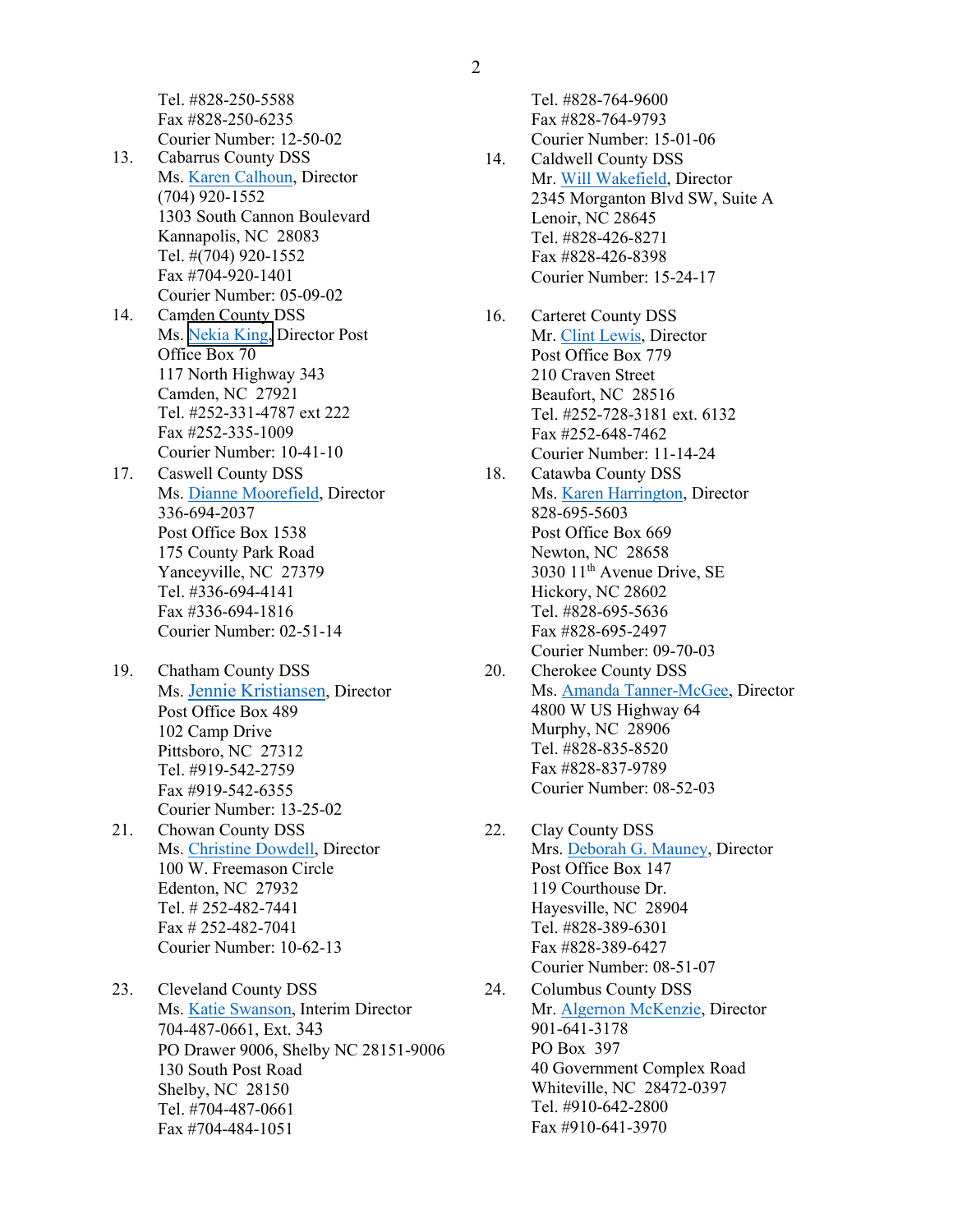3

- 25. Craven County DSS Mr. [Geoffrey Marett,](mailto:geoffrey.marett@cravencountync.gov) Director 2818 Neuse Boulevard Post Office Box 12039 New Bern, NC 28561-2039 Tel. #252-636-4900 Fax #252-636-4946 Courier Number: 16-66-02
- 27. Currituck County DSS Ms. [Samantha Hurd,](mailto:Samantha.Hurd@CurrituckCountyNC.gov) Director 153 Courthouse Rd., Suite 400 Currituck, NC 27929 Tel. #252-232-3083 Fax #252-232-2167 Courier Number: 10-68-01
- 29. Davidson County DSS Mr. [Patricia Baker,](mailto:Patricia.Baker@davidsoncountync.gov) Director 336-242-2562 Post Office Box 788 Lexington, NC 27293 913 Greensboro Street Tel. # Lex. 336-242-2500 Fax # Lex. 336-249-7588 Courier Number: 13-50-26
- 31. Duplin County DSS Ms. [Susan Thigpen,](mailto:Susan.Thigpen@duplincountync.com) Director 423 North Main Street Post Office Box 969 Kenansville, NC 28349 Tel. #910-296-2200 Fax #910-296-2323 Courier Number: 11-20-16
- 33. Edgecombe County DSS Ms. [Betty Battle,](mailto:bettybattle@edgecombeco.com) Interim Director (252) 641-7882 122 E. St. James Street PO Box 370 Tarboro, NC 27886 Tel. #252-641-7611 Fax #252-641-7980

Rocky Mount Office 301 South. Fairview Road Rocky Mount, NC 27801 Tel. #252-985-4101 Fax #252-985-1615 Courier Number: 07-50-03& 07-65-01(RM)

35. Franklin County DSS Ms. [Nicki Perry,](mailto:nperry@franklincountync.us) Director (919) 496-8118

- Courier Number: 06-52-03 Courier Number: 04-21-23 26. Cumberland County DSS Ms. [Brenda Jackson,](mailto:brendajackson@ccdssnc.com) Director (910) 677-2035 1225 Ramsey Street Post Office Box 2429
	- Fayetteville, NC 28301 Tel. #910-323-1540 Fax # 910-677-2801 Courier Number: 14-62-41
	- 28. Dare County DSS Mr. [Chuck Lycett,](mailto:lycettC@dcdss.org) Director Post Office Box 669 107 Exeter Street Manteo, NC 27954 Tel. #252-475-5500 Fax # 252-473-9824 Courier Number: 16-30-05
	- 30. Davie County DSS Ms. [Katie Brewer,](mailto:kgbrewer@daviecountync.gov) Director 228 Hospital St Post Office Box 517 Mocksville, NC 27028 Tel. # 336-753-6250 Fax # 336-751-1639 Courier Number: 09-40-12
	- 32. Durham County DSS Mr. [Ben Rose,](mailto:wrose@dconc.gov) Director 414 East Main Street Post Office Box 810 Durham, NC 27702-0810 Tel. #919-560-8000 Fax #919-560-8102 Courier Number: 17-24-13
	- 34. Forsyth County DSS Mr. [Victor Isler,](mailto:islervr@forsyth.cc) Director 741 North Highland Avenue Winston-Salem, NC 27101 Tel. #336-703-3800 Fax #336-727-2850 Courier Number: 13-07-01

36. Gaston County DSS Ms. [Angela Karchmer,](mailto:Angela.karchmer@gastongov.com) Director (704) 862-6640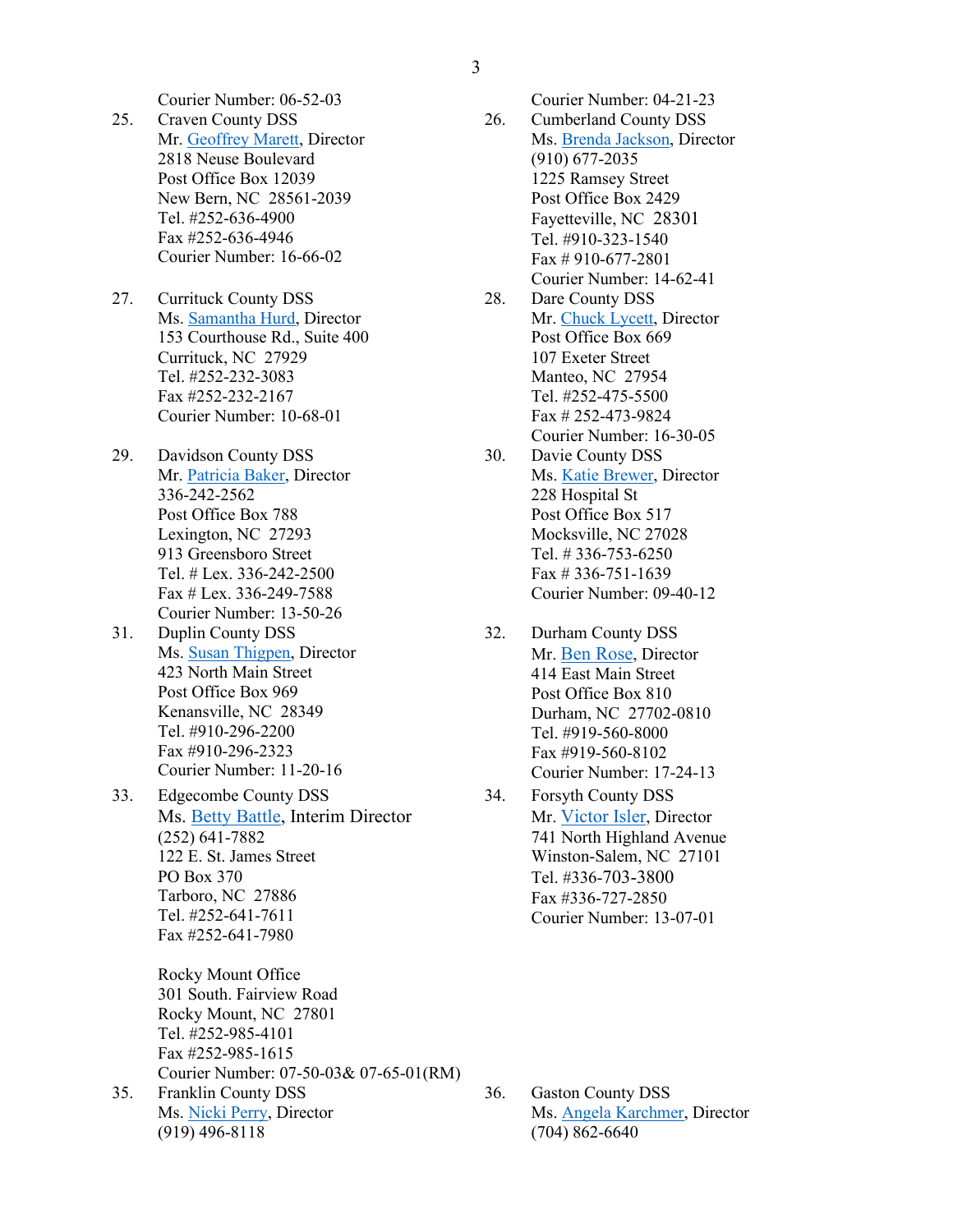107 Industrial Drive Post Office Box 669 Louisburg, NC 27549 Tel. #919 496-5721 Fax #919 496-8137 Courier Number: 07-06-04 37. Gates County DSS Ms. [Ann Holley,](mailto:aholley@gatescountync.gov) Director Post Office Box 185 200 Court Street Gatesville, NC 27938 Tel. #252-357-0075 Fax #252-357-2132 Courier Number: 10-21-08 39. Granville County DSS Mr. [Adonica Hampton,](mailto:Adonica.Hampton@granvillecounty.org) Director Post Office Box 966 410 West Spring Street Oxford, NC 27565 Tel. #919-693-1511 Fax #919-603-5090 Courier Number: 17-05-01

330 Dr. Martin Luther King Jr. Way Gastonia, NC 28052 Tel. #704-862-7500 Fax #704-862-7885 Courier Number: 06-54-17

- 38. Graham County DSS Mr. [Cris Weatherford,](mailto:cris.weatherford@grahamcounty.org) Director 196 Knight Street Post Office Box 1150 Robbinsville, NC 28771 Tel. #828-479-7911 Fax #828-479-7928 Courier Number: 08-40-02
- 40. Greene County DSS Ms. [Angela Ellis,](mailto:angela.ellis@greenecountync.gov) Director 227 Kingold Boulevard, Suite A Snow Hill, NC 28580 Tel. #252-747-5932 Fax #252-747-8654 Courier Number: 01-81-06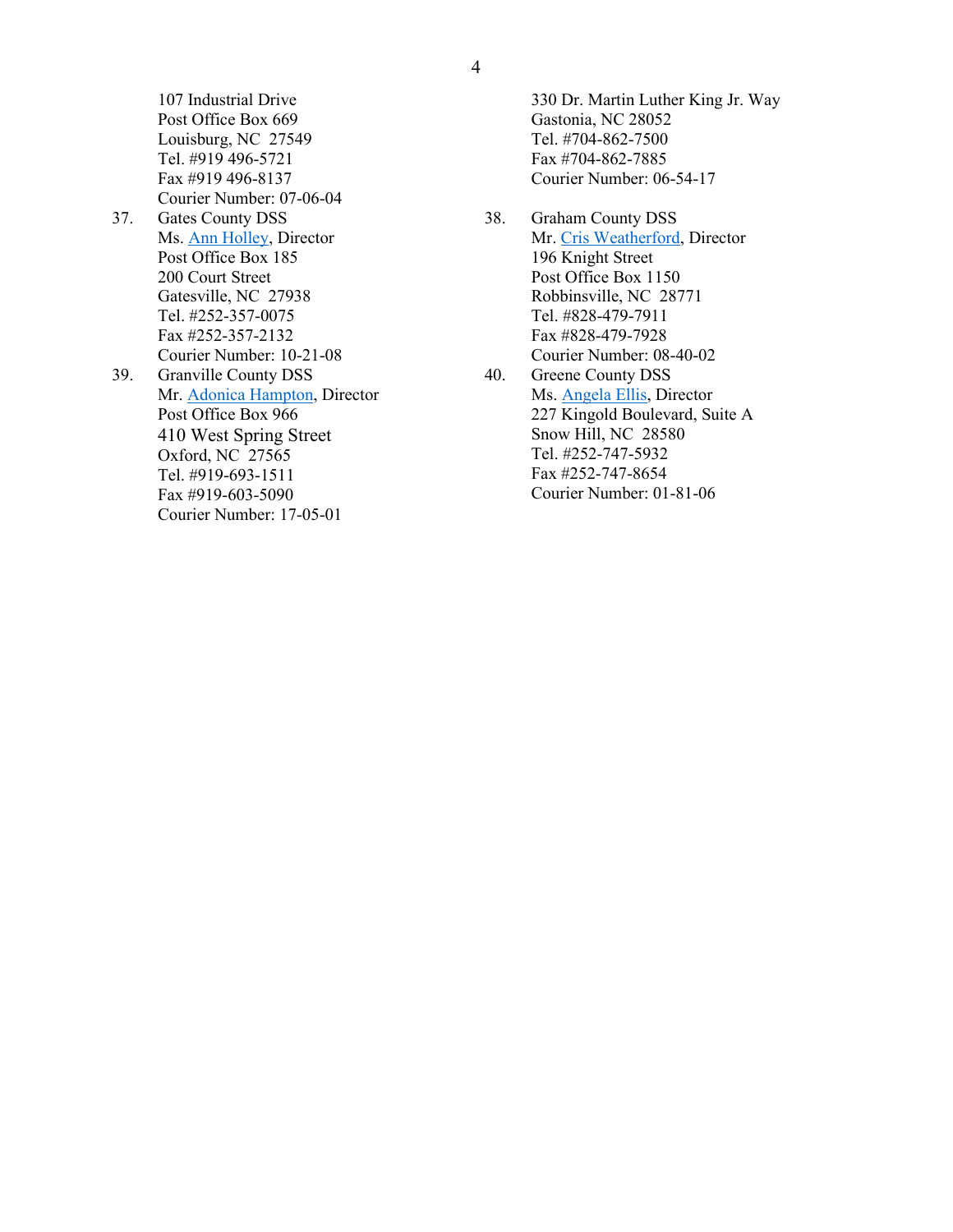5

- 41. Guilford County DSS Ms. [Heather Skeens,](mailto:hskeens@myguilford.com) Director (336) 641-6086 Post Office Box 3388 1203 Maple Street (27405) Greensboro, NC 27402-3388 Tel. #336-641-3447 (DHHS) Fax # 336-641-6868 Courier Number: 02-15-38
- 43. Harnett County DSS Mr. [Paul Polinski,](mailto:ppolinski@harnett.org) Director (910) 814-6637 311 Cornelius Harnett Boulevard Lillington, NC 27546 Tel. #910-893-7500 Fax #910-893-6604 Courier Number: 14-73-02
- 45. Henderson County DSS Mr. [Jerrie McFalls,](mailto:mcfallsj@hendersoncountync.gov) Director (828) 694-6308 1200 Spartanburg Highway, Suite 300 Hendersonville, NC 28792 Tel. #828-697-5500 Fax #828-697-4544 Courier Number: 06-92-03
- 47. Hoke County DSS Mr. [Terry Stanton,](mailto:tstanton@hokecounty.org) Director (910) 878-1920 314 S. Magnolia Street Post Office Box 340 Raeford, NC 28376 Tel. #910-875-8725 Fax #910-875-1068 Courier Number: 14-80-12
- 49. Iredell County DSS Ms. [Yvette Smith,](mailto:Yvette.smith@iredell.nc.gov) Director (704) 878-5000 Post Office Box 1146 Statesville, NC 28687 549 Eastside Drive Statesville, NC 28625 Tel. #704-873-5631 Fax #704-878-5419 Courier Number: 09-34-01
- 42. Halifax County DSS Ms. [Felicia Exum,](mailto:exumf@halifaxnc.com) Director (252) 536-6444 4421 Hwy 301 Post Office Box 767 Halifax, NC 27839 Tel. #252-536-6443 Fax #252-536-2432 Courier Number: 07-42-01
- 44. Haywood County DSS Mr. [Ira Dove,](mailto:Ira.Dove@haywoodcountync.gov) Director 157 Paragon Parkway, Suite 300 Clyde, NC 28721 Tel. #828-452-6620 Fax #828-452-6686 Courier Number: 08-14-12
- 46. Hertford County DSS Ms. [Brenda Brown,](mailto:Brenda.brown@hertfordcountync.gov) Director 704 King Street Post Office Box 218 Winton, NC 27986 Tel. #252-358-7830 Fax # Winton Office 252-358-0597 Ahoskie Office 252-332-4710 Courier Number: 10-13-09
- 48. Hyde County DSS Ms. [Laurie Potter,](mailto:LPotter@hydecountync.gov) Director (252) 926-4199 35015 US Hwy 264 Post Office Box 100 Engelhard, NC 27824 Tel. #252-926-4476 Fax #252-926-3711 Courier Number: 16-40-05
- 50. Jackson County DSS Ms. [Jennifer Abshire,](mailto:jabshire@jcdss.org) Director (828) 587-2038 15 Griffin Street Sylva, NC 28779 Tel. #828-586-5546 Fax #828-586-6270 Courier Number: 08-23-17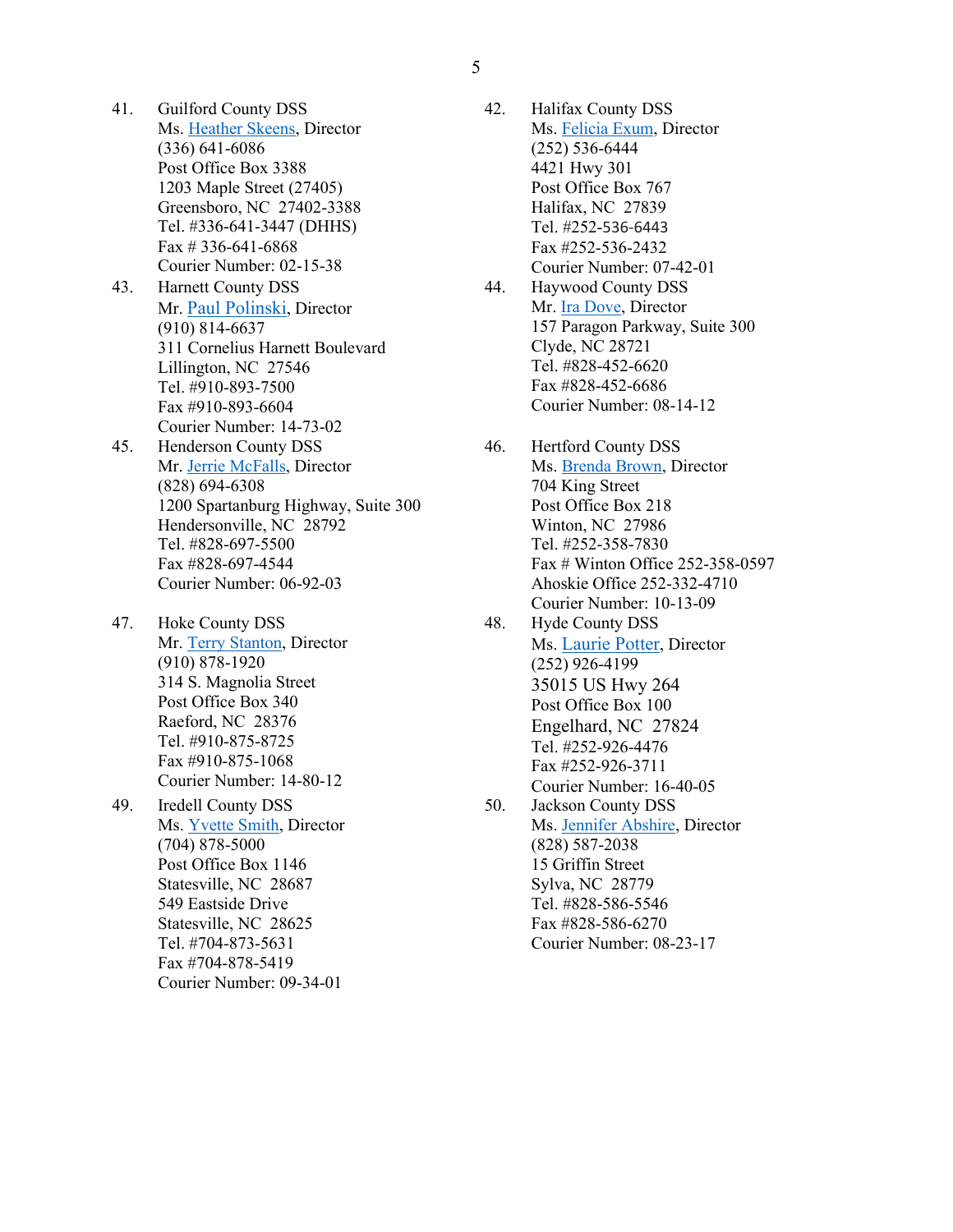- 51. Johnston County DSS Mr. [Scott Sabatino,](mailto:Scott.Sabatino@johnstonnc.com) Director (919) 989-5302 Post Office Box 911 714 North Street Smithfield, NC 27577 Tel. #919 989-5300 Fax #919-989-5324 Courier Number: 01-64-33
- 53. Lee County DSS Ms. [Angelina Noel,](mailto:ANoel@leecountync.gov) Director 530 Carthage Street Post Office Box 1066 Sanford, NC 27330 Tel. #919-718-4690 Fax #919-718-4634 Courier Number: 14-42-05
- 55. Lincoln County DSS Mr. [Tony Carpenter,](mailto:tcarpenter@lincolncounty.org) Director 1136 East Main Street Post Office Box 130 Lincolnton, NC 28093-0130 Tel. #704-732-0738 Fax #704-736-8727 Courier Number: 09-02-07
- 57. Madison County DSS Ms. [Connie Harris,](mailto:charris@madisoncountync.gov) Director Post Office Box 219 5707 U.S. Highway 25/70, Unit D Marshall, NC 28753 Tel. #828-649-2711 Fax #828 649-3687 Courier Number: 12-20-07
- 59. McDowell County DSS Ms. [Lisa Sprouse,](mailto:Lisa.sprouse@mcdowellcountyncdss.org) Director (828) 659-0616 145 East Court Street Post Office Box 338 Marion, NC 28752 Tel. #828-652-3355 Fax #828-652-9167 Courier Number: 12-93-20
- 52. Jones County DSS Ms. [Jessica Adams,](mailto:jadams@jonescountync.gov) Interim Director 118 Highway 58 North Post Office Box 250 Trenton, NC 28585 Tel. #252-448-2581 Fax #252-488-5651 Courier Number: 11-18-10
- 54. Lenoir County DSS Mr. [Jeff Harrison,](mailto:jharrison@dss.co.lenoir.nc.us) Director (252) 559-6361 130 West King Street, Kinston, NC 28501 Post Office Box 6 Kinston, NC 28502-0006 Tel. #252-559-6400 Fax #252-559-6381 Courier Number: 01-22-20
- 55. Macon County DSS Mr. [Patrick Betancourt,](mailto:pbetancourt@maconnc.org) Director (828) 349-2130 Lakeside Government Complex 1832 Lakeside Drive Franklin, NC 28734 Tel. #828-349-2124 Fax #828-349-2401 Courier Number: 08-49-03
- 56. Martin County DSS Ms. [Letecia Erby,](mailto:lerby@martincountyncgov.com) Director (252) 789-4402 305 East Main Street Post Office Box 809 Williamston, NC 27892 Tel. #252-789-4400 Fax #252-789-4409 Courier Number: 10-84-30
- 57. Mecklenburg County DSS Mr. [John Eller](mailto:John.Eller@MecklenburgCountyNC.gov), Director (704) 336-3000 Fax (704) 353-1325 301 Billingsley Road Post Office Box 220999 Charlotte, NC 28222 Courier Number: 05-14-12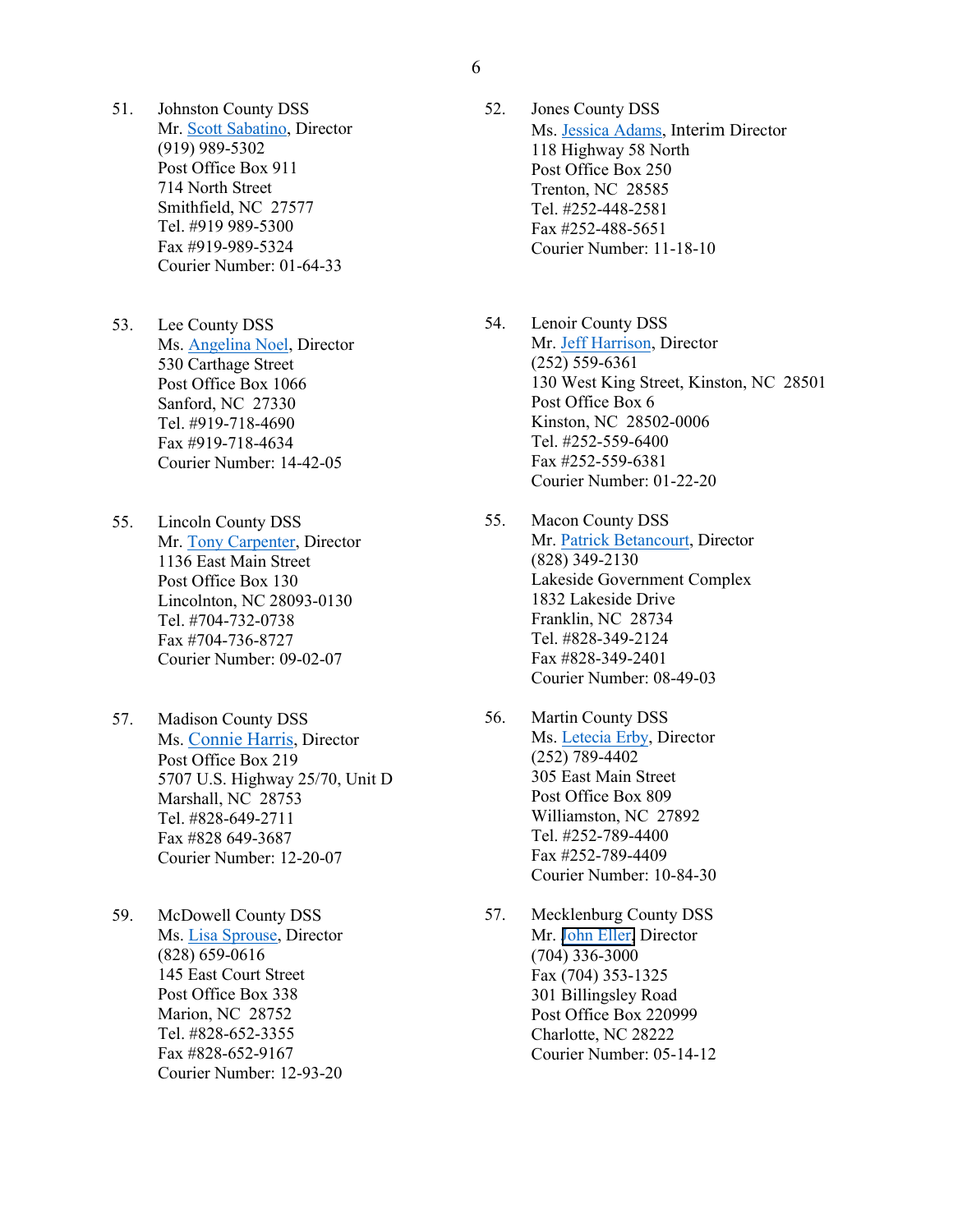- 61. Mitchell County DSS Ms. [Sarah Ross,](mailto:Sara.Ross@mitchellcounty.org) Director 347 Long View Drive Bakersville, NC 28705-0365 102 East Spring Street Tel. #828-688-2175 Fax #828-688-4940 Courier Number: 12-72-07
- 63. Moore County DSS Ms. [Tammy Schrenker,](mailto:tschrenker@moorecountync.gov) Director 1036 Carriage Oaks Drive Post Office Box 938 Carthage, NC 28327 Tel. #910-947-2436 Fax #910-947-1618 Courier Number: 03-41-08
- 65. New Hanover County DSS Ms. [Mary Beth Rubright,](mailto:mrubright@nhcgov.com) Director (910) 798-3712 1650 Greenfield Street Wilmington, NC 28402 Tel. #910-798-3400 Fax #910-798-7824 Courier Number: 04-10-16
- 67. Onslow County DSS Ms. [Kari Sanders,](mailto:kari_sanders@onslowcountync.gov) Director (910) 219-1898 1915 Onslow Drive Extension Post Office Box 1379 Jacksonville, NC 28541 Tel. #910-455-4145 Fax #910 219-4983 Courier Number: 11-08-20
- 69. Pamlico County Human Services Center Ms. [Deborah S. Green,](mailto:Dgreen@pamlicodss.net) Director 828 Alliance Main St. Bayboro, NC 28515 Tel. #252-745-4086 Fax #252-745-7384 Courier Number: 16-50-11
- 62. Montgomery County DSS Ms. [Stephanie Smith,](mailto:Stephanie.smith@montgomerycountync.com) Director 102 E. Spring Street Post Office Drawer N Troy, NC 27371 Tel. #910-576-6531 Fax #910-576-5016 Courier Number: 03-96-15
- 64. Nash County DSS Ms. [Amy Pridgen-Hamlett,](mailto:Amy.Pridgen-Hamlett@nashcountync.gov) Director (252) 459-9876 120 West Washington Street Post Office Drawer 819 Nashville, NC 27856 Tel. #252-459-9818 Fax #252-459-9833 Courier Number: 07-72-11
- 66. Northampton County DSS Ms. [Shelia Evans,](mailto:Shelia.Evans@nhcnc.net) Director 9467 NC 305 Highway Post Office Box 157 Jackson, NC 27845 Tel. #252-534-5811 Fax #252-534-0061 Courier Number: 10-03-12
- 68. Orange County DSS Ms. [Nancy Coston,](mailto:ncoston@orangecountync.gov) Director (919) 245-2802 113 Mayo St. PO Box 8181 Hillsborough, NC 27278 Tel. #919-245-2800 Fax #919-644-3005 Courier Number: 17-50-11
- 70. Pasquotank County DSS Ms. [Kathy Ford,](mailto:Kathy.Ford@pcdss.com) Director 709 Roanoke Avenue Elizabeth City, NC 27909 Tel. #252-338-2126 Fax #252-338-7512 Courier Number: 10-32-01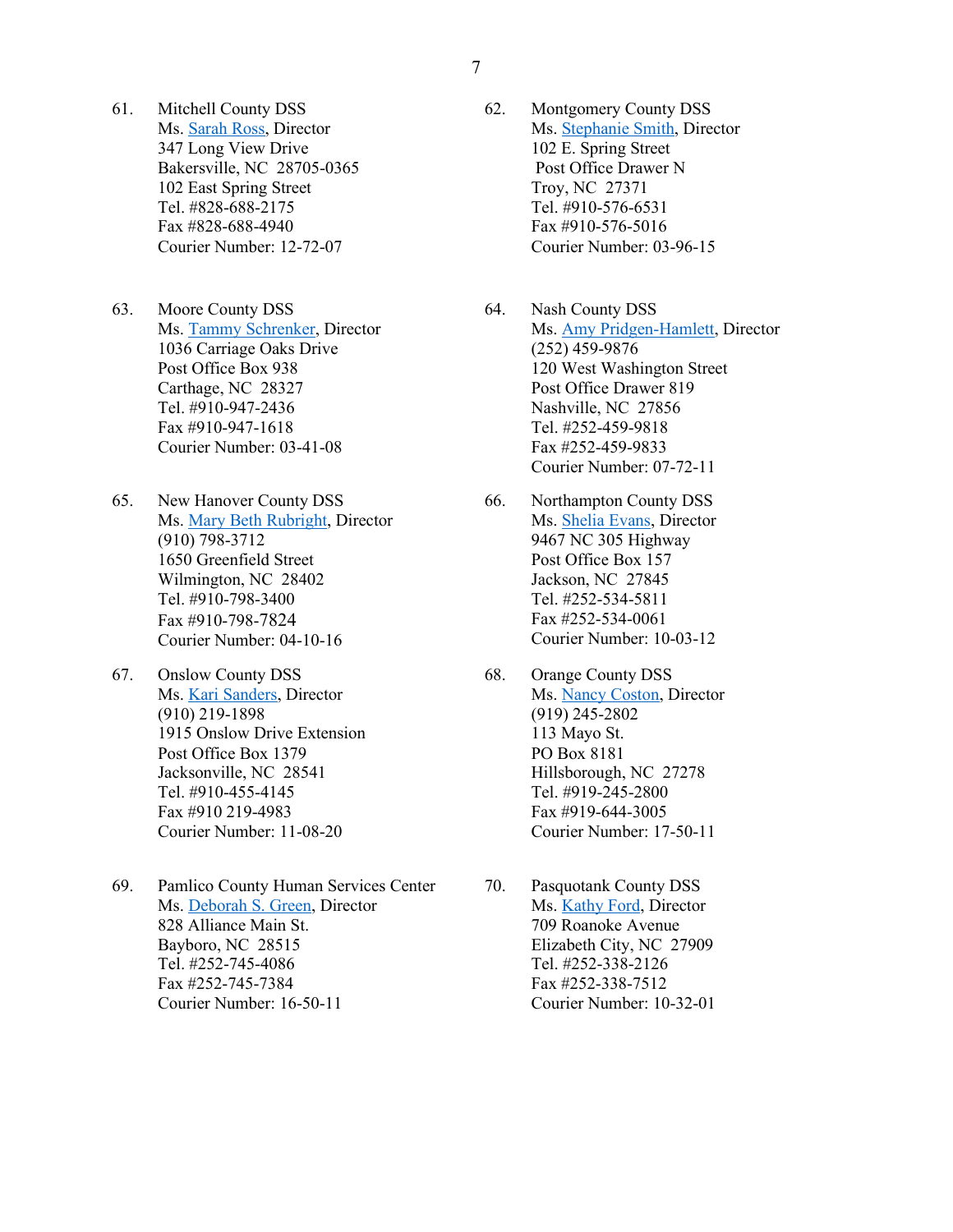- 71. Pender County DSS Mr. [Wesley Stewart,](mailto:wstewart@pendercountync.gov) Director (910) 259-1376 810 South Walker Street Post Office Drawer 1207 Burgaw, NC 28425 Tel. #910-259-1240 Fax #910-259-1418 Courier Number: 04-69-11
- 73. Person County DSS Mr. [Carlton B. Paylor, Sr.](mailto:cpaylor@personcountync.gov), Director (336) 503-1131 Post Office Box 770 355B S. Madison Blvd Roxboro, NC 27573 Tel. #336-599-8361 Fax #336-597-9339 Courier Number: 02-33-17
- 75. Polk County DSS Mr. [Joshua "Josh" Kennedy,](mailto:jkennedy@polknc.org) Director 231 Wolverine Trail. Mill Spring, NC 28756 Tel. #828-894-2100 Fax #828-894-6326 Courier Number: 06-74-02
- 77. Richmond County DSS Mr. [Robby Hall,](mailto:robby.hall@richmondnc.com) Director (910) 997-8444 125 Caroline Street Post Office Box 518 Rockingham, NC 28380 Tel. #910-997-8480 Fax #910-997-8447 Courier Number: 03-75-01
- 79. Rockingham County DSS Ms. [Felissa Ferrell,](mailto:fferrell@co.rockingham.nc.us) Director 411 NC Hwy. 65 Wentworth, NC 27375 Post Office Box 61 Wentworth, NC 27375 Tel. #336-342-1394 Fax #336-634-1847 Courier Number: 02-28-07
- 72. Perquimans County DSS Ms. [Susan M. Chaney,](mailto:Schaney@perqdss.net) Director Post Office Box 107 103 Charles Street Hertford, NC 27944 Tel. #252-426-7373 Fax #252-426-1240 Courier Number: 10-53-09
- 74. Pitt County DSS Ms. [Jan Y. Elliott,](mailto:Jan.elliott@pittcountync.gov) Director (252) 902-1064 1717 West Fifth Street Greenville, NC 27834 Tel. #252-902-1110 Fax #252-413-1299 Courier Number: 01-48-44
- 76. Randolph County DSS Ms. [Tracie Murphy,](mailto:Tracie.Murphy@randolphcountync.gov) Director 1512 North Fayetteville Street P.O. Box 3239 Asheboro, NC 27204-3239 Tel. #336-683-8000 Fax #336-683-8131 Courier Number: 13-67-01
- 78. Robeson County DSS Ms. [Velvet Nixon,](mailto:velvet.nixon@dss.co.robeson.nc.us) Director (910) 671-3711 120 Glen Cowan Road Lumberton, NC 28360 Tel. #910-671-3500 Fax #910-671-3092 Courier Number: 14-92-04
- 80. Rowan County DSS Ms. [Donna Fayko,](mailto:Donna.Fayko@rowancountync.gov) Director (704) 216-8422 1813 E. Innes Street Salisbury, NC 28146 Tel. #704-216-8330 Fax #704-638-3134 Courier Number: 05-34-04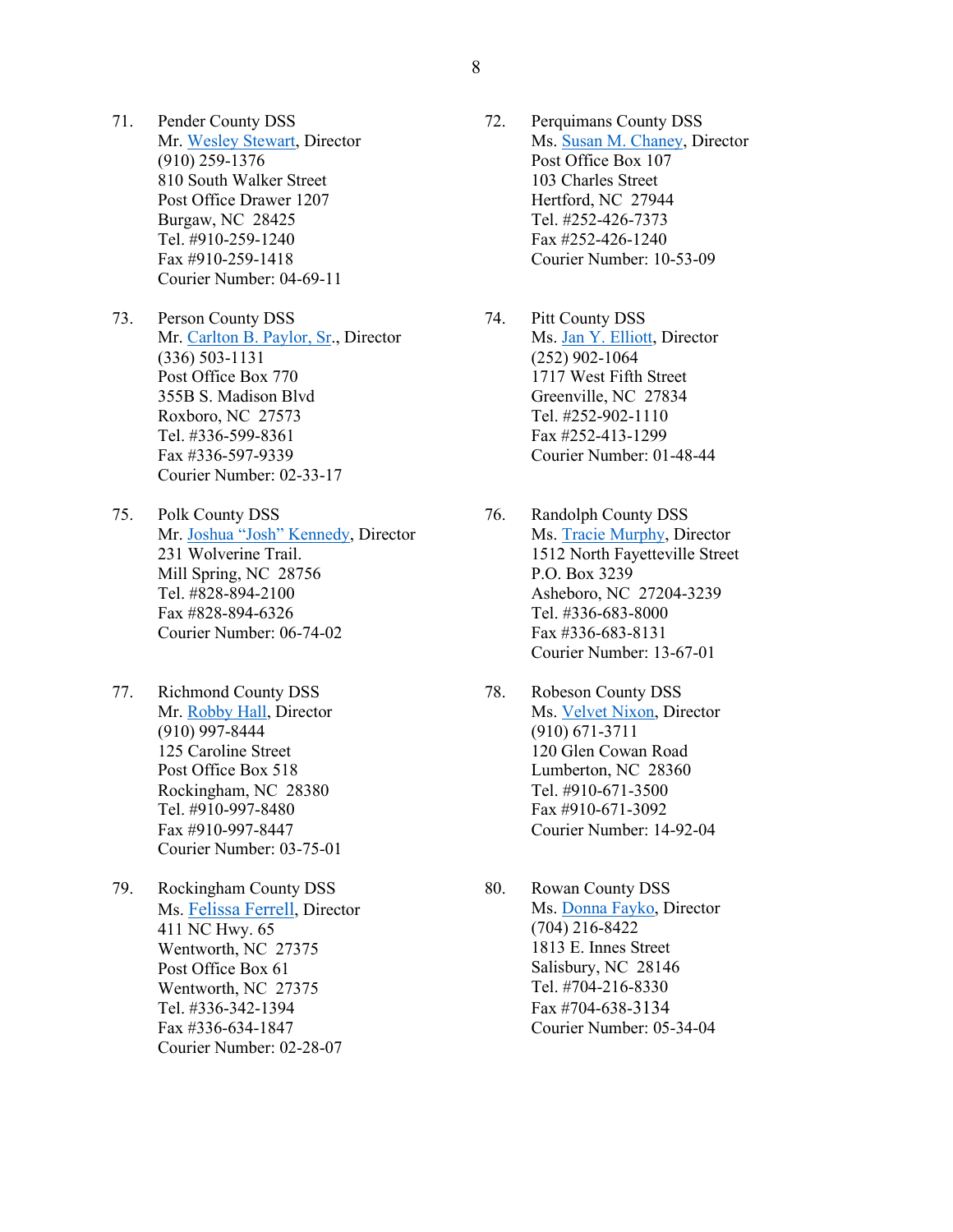- 81. Rutherford County DSS Mr. [John Carroll,](mailto:John.carroll@rutherfordcountync.gov) Director (828) 287-6165 389 Fairground Road PO Box 242 Spindale, NC 28160 Tel. #828-287-6199 Fax #828-287-6350 Courier Number: 06-64-12
- 83. Scotland County DSS Ms. [April Snead,](mailto:asnead@scotlandcounty.org) Director (910) 277-2525 x 3385 1405 West Boulevard Post Office Box 1647 Laurinburg, NC 28353 Tel. #910-277-2500 Fax #910-277-2402 Courier Number: 14-38-03
- 85. Stokes County DSS Ms. [Stacey Elmes,](mailto:selmes@co.stokes.nc.us) Director 1010 N. Main Street Post Office Box 30 Danbury, NC 27016 Tel. #336-593-2861 Fax #336-593-9362 Courier Number: 09-16-01
- 87. Swain County DSS Ms. [Sheila Sutton,](mailto:Sheila.sutton@swaincountync.gov) Director 80 Academy St. Post Office Box 610 Bryson City, NC 28713 Tel. #828-488-6921 Fax #828-488-8271 Courier Number: 08-30-10
- 89. Tyrrell County DSS Ms. [Brandy Mann,](mailto:bmann@tyrrellcounty.net) Director 102 N. Road Street Post Office Box 599 Columbia, NC 27925 Tel. #252-796-2653 Fax # 252-796-1732 Courier Number: 16-20-02
- 82. Sampson County DSS Ms. [Sarah Bradshaw,](mailto:Sarah.Bradshaw@sampsondss.net) Director 360 County Complex Rd. Suite 100 Clinton, NC 28328 Tel. #910-592-7131 Fax #910-592-4297 Courier Number: 11-33-29
- 84. Stanly County DSS Ms. [Dolly Huffman Clayton,](mailto:dhclayton@stanlycountync.gov) Director (704) 986-2005 1000 North First Street, Suite 2 Albemarle, NC 28001 Tel. #704-982-6100 Fax #704-983-5818 Courier Number: 03-23-02
- 86. Surry County DSS Ms. [Kristy Preston,](mailto:prestonk@co.surry.nc.us) Director 118 Hamby Road Dobson, NC 27017 Tel. #336-401-8700 Fax #336-401-8750 Courier Number: 09-92-02
- 88. Transylvania County DSS Ms. [Amanda Vanderoef,](mailto:amanda.vanderoef@transylvaniacounty.org) Director 106 E. Morgan St. Brevard, NC 28712 Tel. #828-884-3174 Fax #828-884-3263 Courier Number: 06-02-12
- 90. Union County DSS Ms. [Ashley Lantz,](mailto:Ashley.lantz@unioncountync.gov) Director (704) 296-4380 2330 Concord Avenue Monroe, NC 28110 Tel. #704-296-4300 Fax #704-296-6151 Courier Number: 03-07-01